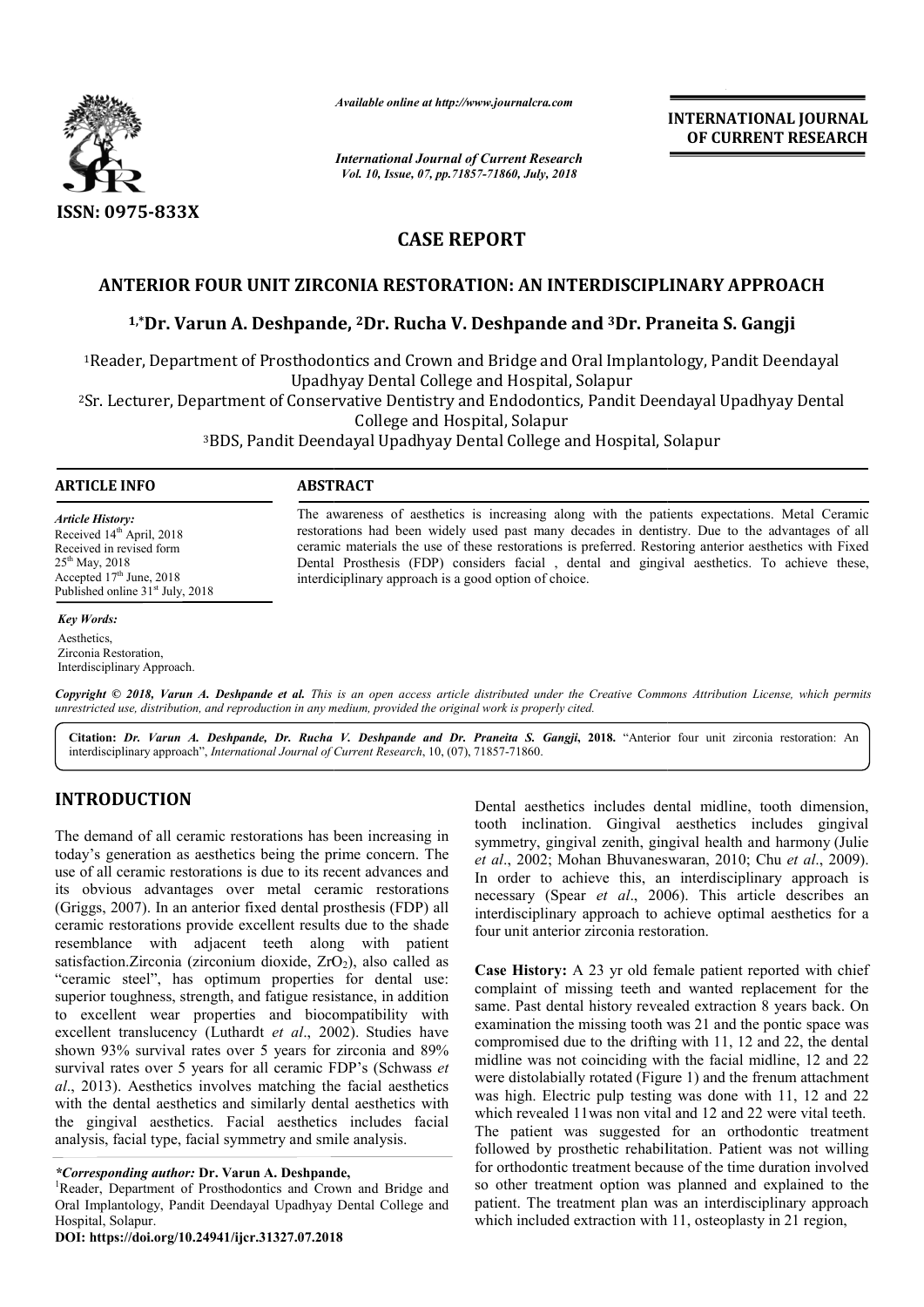

**Figure 1. Intraoral image showing drifting of teeth and compromised pontic space** 



**Figure 2. Mock up done to show the final outcome of prosthesis to patient** 



**Figure 3. Putty index made over mock up to fabricate provisional restoration**



**Figure 4. Provisional restoration fabricated** 

periodontal grafting surgery, frenectomy and root canal with 12 and 22 followed by prosthesis. A diagnostic mock up was made and patient's approval was taken (Figure 2).

 Diagnostic impression was made with maxillary and mandibular arches using elastomeric impression material (3M ESPE Putty). Cast was poured using type III gypsum product (Kalabhai Kalstone Dental Stone), on the obtained cast 11 was removed, tooth preparation was done with 12 and 22 a diagnostic wax up was made to show the final outcome. A putty index was obtained (Figure 3) from the mock up which would help in fabrication of provisional restoration (DPI tooth moulding acrylic) (Figure 4).

- Intentional Root canal treatment was done with 12 and 22 (figure5). Atraumatic extraction was done with 11(Figure 6) and periodontal grafting surgery (Figure 7) was done along with osteoplasty in 21 region and frenectomy was done (Figure 8).
- The provisional restoration was then adjusted intraorally and cemented using non eugenol cement (Prevest DenPro Ora Temp C and B) (Figure 9,10). Patient was recalled after 10 days for suture removal, the provisional restoration was relined with soft liner and the patient was called every 15 days for relining for one and half month (GC Soft Liner).
- On satisfactory wound healing, the final tooth preparation was done. Shade selection was done in daylight and elastomeric impression was made with maxillary and mandibular arches (3M ESPE Putty) to fabricate definitive prosthesis.
- Bisque trial was done to check for the marginal fit of the crowns and shade verification of the prosthesis along with aesthetic outcome. The definitive prosthesis was obtained (Figure 11) and luted in patients mouth using resin modified Glass Ionomer Cement (3M Rely X) (Figure 12,13).



**Figure 5. Intentional root canal treatment done with 12 and 22 followed by tooth preparation**



**Figure 6. Atraumatic extraction done with 11**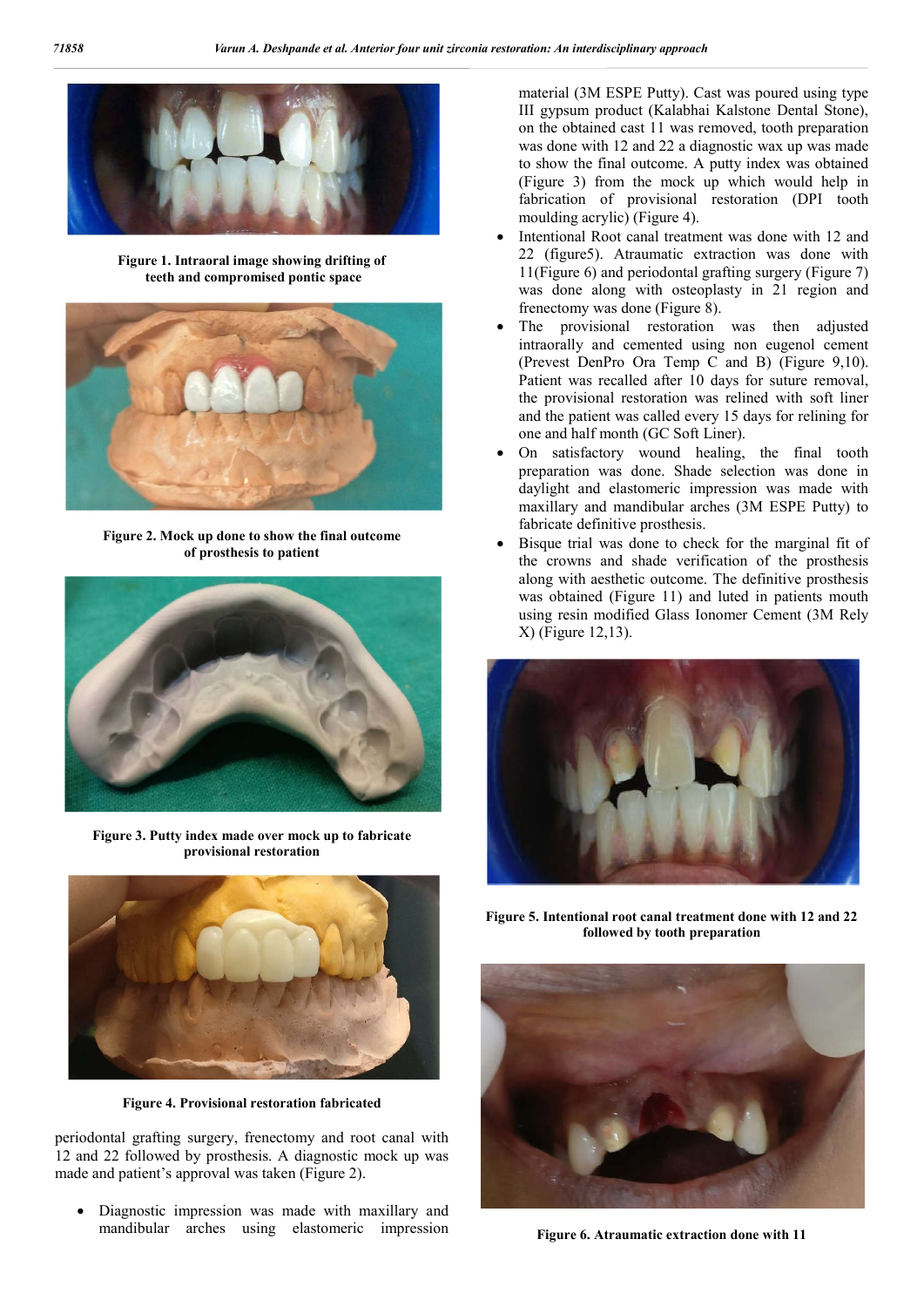

**Figure 7. Subepithelial connective tissue grafting done**



**Figure 8.Frenectomy done and sutures placed**



**Figure 9. Provisional restoration cemented in patients mouth**



**Figure 10. Image showing the previous condition and after provisional restoration**



**Figure 11. Definitive prosthesis using gingival porcelain with 11**



**Figure 12. Intraoral view of cemented Definitive prosthesis**



**Figure 13. Definitive Prosthesis cemented in patient's mouth**

## **DISCUSSION**

In this case the patient had an accidental fracture with 21, got extraction done and not replaced it for a long period of time. Due to this the pontic space was compromised and there was drifting of teeth causing distolabial rotation with 12 and 22, and midline shift (Greenstein *et al*., 2008; Chasens, 1979). The facial midline was not coinciding with the dental midline. A complete orthodontic treatment to correct the midline and regain the pontic space followed by prosthetic rehabilitation was suggested, but due to the time duration involved the patient was not willing for the treatment. The treatment plan was to extract 11 to match the midline in prosthesis .If a 3 unit restoration had planned the pontic would had been compromised causing aesthetic failure. An implant could had planned for 11 and 21 but due to less mesiodistal space the proportions of centrals would had been same as that of laterals. So it was decided to fabricate a 4 unit restoration. Zirconia prosthesis was finalized over lithium disilicate, as zirconia would be advantageous<sup>(10)</sup>. Since 12 and 22 were rotated and it needed more of mesial and labial tooth preparation to achieve optimal aesthetics, intentional root canal was planned. The Provisional restoration was made by tooth preparation on the cast considering desired proportions.